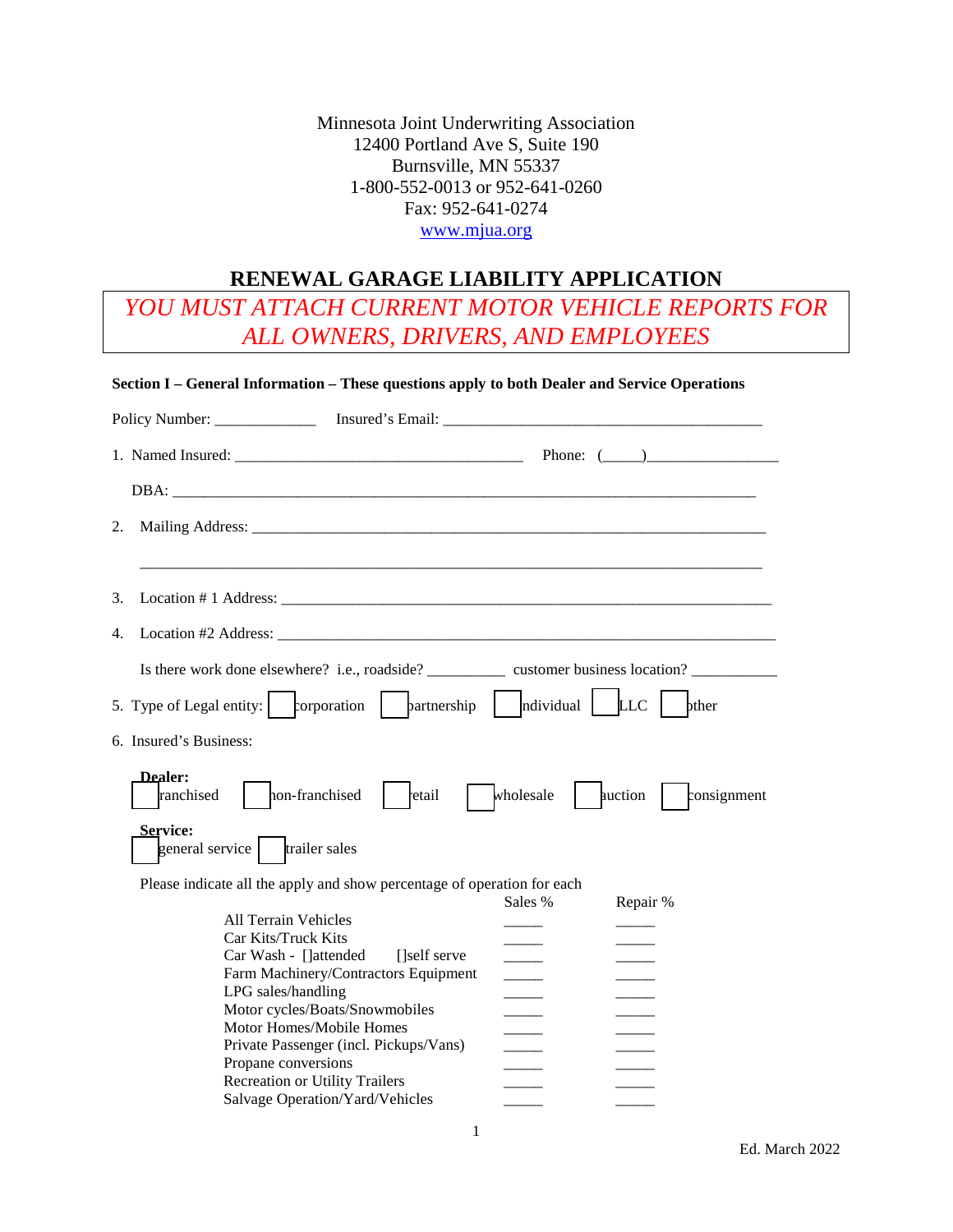|                                                                                                                                                                                                                                        | Sales % | Repair %                                                              |
|----------------------------------------------------------------------------------------------------------------------------------------------------------------------------------------------------------------------------------------|---------|-----------------------------------------------------------------------|
| Semi Trailers or Trailers or 5 <sup>th</sup> Wheels<br><b>Service Station</b><br>Grocery sales ____%                                                                                                                                   |         |                                                                       |
| Liquor sales %<br>Storage Parking for:<br>[] public [] impound [] repo<br>[]other<br><b>Tire Sales</b><br>$new$ <sub>_________</sub> %                                                                                                 |         |                                                                       |
| $used$ %<br>recaps <sub>______</sub> %<br><b>Truck or Truck Tractors</b><br><b>Used Parts Sales</b>                                                                                                                                    |         |                                                                       |
| Other: Please specifically describe.                                                                                                                                                                                                   |         |                                                                       |
| 7. Explain any other business, owned by you, that is conducted on the premises: ____________________                                                                                                                                   |         |                                                                       |
| 8. Do you have a valet parking service?<br>yes<br>ho                                                                                                                                                                                   |         |                                                                       |
| 9. What radius do you drive or transport vehicles from your location?                                                                                                                                                                  |         | %<br>101-300 miles<br>$\%$<br>Over 300 miles<br>$\%$                  |
| 10. How do you transport or drive away vehicles?                                                                                                                                                                                       |         |                                                                       |
| Own tow truck<br>Car hauler contracted by others<br>yes<br> no <br>Tow bars or dollies $\sqrt{\ }$ yes<br>Tow trucks contracted by others<br><b>no</b><br>Temporary or contract drivers<br>Own car haulers<br>$\Box$ yes<br>$\Box$ lno |         | yes<br> no <br>$\exists$ yes<br>∥no<br>$\mathbf{\tilde{y}}$ es<br>]no |
| 11. Number of Dealer Plates:<br>Full Use or Personal Tags:                                                                                                                                                                             |         |                                                                       |
| 12. List any Additional Insureds/Loss Payees to be named as certificate holders                                                                                                                                                        |         |                                                                       |
|                                                                                                                                                                                                                                        |         |                                                                       |

\_\_\_\_\_\_\_\_\_\_\_\_\_\_\_\_\_\_\_\_\_\_\_\_\_\_\_\_\_\_\_\_\_\_\_\_\_\_\_\_\_\_\_\_\_\_\_\_\_\_\_\_\_\_\_\_\_\_\_\_\_\_\_\_\_\_\_\_\_\_\_\_\_\_\_\_\_\_\_\_\_\_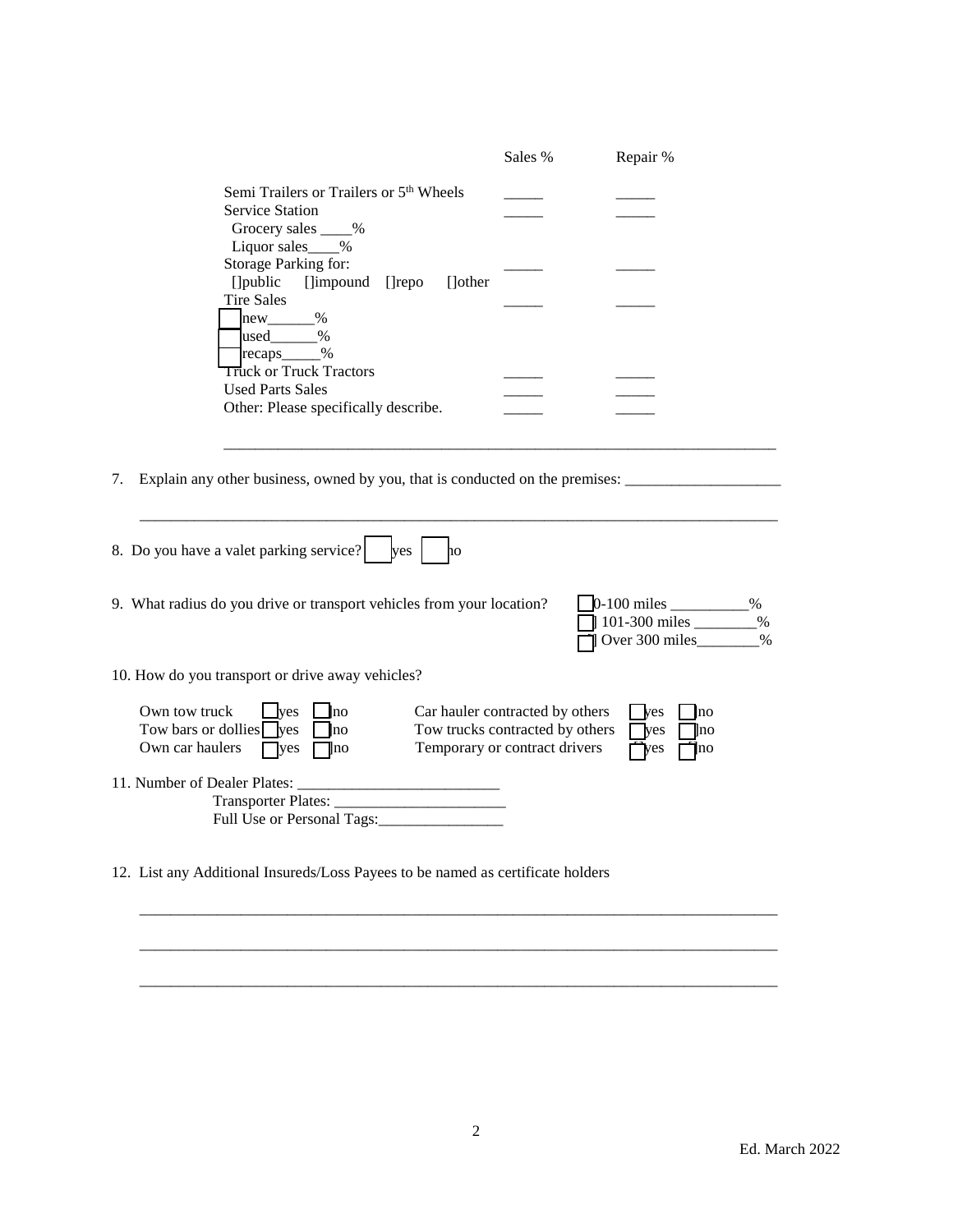| Name | Birthdate | License No./State | Violations and     | Truck/Tractor Driving    |
|------|-----------|-------------------|--------------------|--------------------------|
|      |           |                   | Accidents - Last 3 | Experience (if working   |
|      |           |                   | Years              | on/selling heavy equip.) |
|      |           |                   |                    |                          |
| 2.   |           |                   |                    |                          |
| 3.   |           |                   |                    |                          |
| 4.   |           |                   |                    |                          |
| 5.   |           |                   |                    |                          |

## **SECTION II - OWNER, EMPLOYEE, AND DRIVER INFORMATION**

| Job duties incl.   |                 |                  |                       |                         |
|--------------------|-----------------|------------------|-----------------------|-------------------------|
| Mechanical         | Rating Units or | <b>Full Time</b> | Part Time             | Furnished a Car?        |
| experience for the | Payroll         |                  | $(20 \text{ hrs or})$ |                         |
| above names        |                 |                  | less/week)            |                         |
| 1.                 |                 |                  |                       | $\Box$ Yes<br>$\Box$ No |
| 2.                 |                 |                  |                       | $\Box$ Yes<br>$\Box$ No |
| 3.                 |                 |                  |                       | $\Box$ Yes<br>$\neg$ No |
| 4.                 |                 |                  |                       | $\Box$ Yes<br>$\rm No$  |
| 5.                 |                 |                  |                       | $\bigcap$ Yes<br>1No    |

# **IF ADDITIONAL OWNERS, DRIVERS, AND EMPLOYEES, PLEASE ATTACH SEPARATE LIST.**

#### **SECTION III - MINNESOTA JOINT UNDERWRITING ASSOCIATOIN STATUTE REQUIREMENTS**

Does the insured conduct any activities outside the state of Minnesota for which the insured is obtaining insurance from MJUA?  $\Box$  No  $\Box$  Yes

If Yes, identify the percentage amount of the applicant's activities conducted outside the state of Minnesota; the states in which those activities are conducted; and describe such activities.

\_\_\_\_\_\_\_\_\_\_\_\_\_\_\_\_\_\_\_\_\_\_\_\_\_\_\_\_\_\_\_\_\_\_\_\_\_\_\_\_\_\_\_\_\_\_\_\_\_\_\_\_\_\_\_\_\_\_\_\_\_\_\_\_\_\_\_\_\_\_\_\_\_\_\_\_\_\_\_\_\_\_\_\_\_\_\_\_\_\_\_\_\_ \_\_\_\_\_\_\_\_\_\_\_\_\_\_\_\_\_\_\_\_\_\_\_\_\_\_\_\_\_\_\_\_\_\_\_\_\_\_\_\_\_\_\_\_\_\_\_\_\_\_\_\_\_\_\_\_\_\_\_\_\_\_\_\_\_\_\_\_\_\_\_\_\_\_\_\_\_\_\_\_\_\_\_\_\_\_\_\_\_\_\_\_\_

|                                        | Is the insurance for which the insured is obtaining for from MJUA required by statute, ordinance, or otherwise required |
|----------------------------------------|-------------------------------------------------------------------------------------------------------------------------|
| by Minnesota law? $\Box$ No $\Box$ Yes |                                                                                                                         |

If Yes, identify the statute, ordinance, or Minnesota law requiring such insurance.

\_\_\_\_\_\_\_\_\_\_\_\_\_\_\_\_\_\_\_\_\_\_\_\_\_\_\_\_\_\_\_\_\_\_\_\_\_\_\_\_\_\_\_\_\_\_\_\_\_\_\_\_\_\_\_\_\_\_\_\_\_\_\_\_\_\_\_\_\_\_\_\_\_\_\_\_\_\_

\_\_\_\_\_\_\_\_\_\_\_\_\_\_\_\_\_\_\_\_\_\_\_\_\_\_\_\_\_\_\_\_\_\_\_\_\_\_\_\_\_\_\_\_\_\_\_\_\_\_\_\_\_\_\_\_\_\_\_\_\_\_\_\_\_\_\_\_\_\_\_\_

| Does the insured have a current, non-temporary, valid Minnesota motor vehicle dealer license? $\Box$ No $\Box$ Yes |  |
|--------------------------------------------------------------------------------------------------------------------|--|
|                                                                                                                    |  |

If Yes, identify the date the license was issued, and the dealer number: